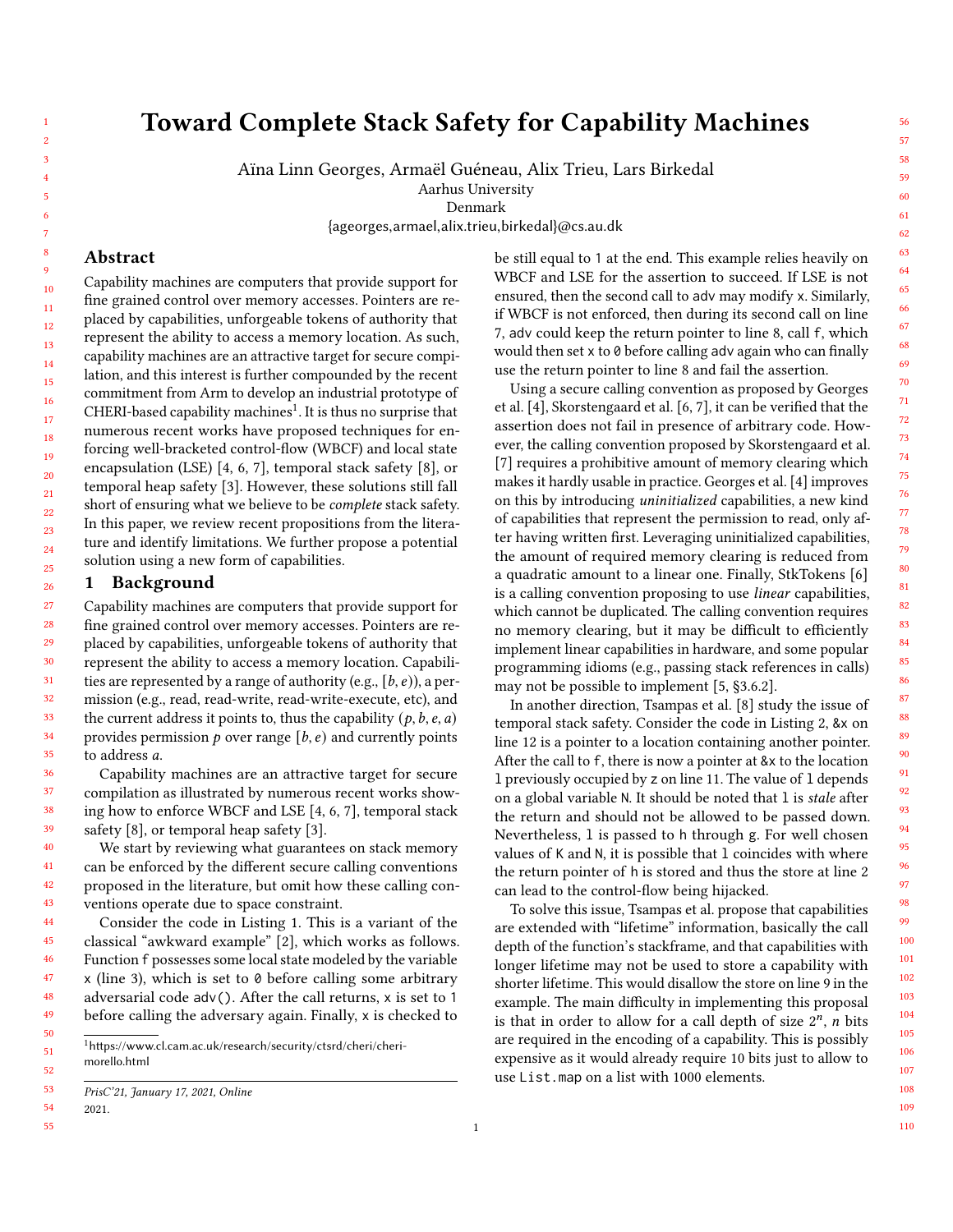<span id="page-1-0"></span>

| 1 void adv(void);                                                                                    | 1 int N, K;                                      | 1 void adv(int* x)                                         |
|------------------------------------------------------------------------------------------------------|--------------------------------------------------|------------------------------------------------------------|
| 2 void f(void) {                                                                                     | 2 void h(int* x) { $*x = 0$ ; } 2 void f(void) { |                                                            |
| static int $x = 0$ :<br>3                                                                            | 3 void $g(int * x)$ {                            | int x, $y = 0$ ;<br>3 <sup>1</sup>                         |
| $x = 0$ ;<br>$\overline{4}$                                                                          | char* t[K];<br>4                                 | adv(8x);<br>$4\overline{ }$                                |
| 5<br>$adv()$ ;                                                                                       | $h(x);$ }<br>5 <sub>5</sub>                      | $x = 0$ :<br>$5-1$                                         |
| $x = 1$ ;<br>6                                                                                       | 6 void $f(int** x)$ {                            | $adv(8y)$ ;<br>6                                           |
| $adv()$ ;<br>$7^{\circ}$                                                                             | char* t[N];                                      | assert $(x == 0);$<br>7                                    |
| assert $(x == 1)$ ;<br>8                                                                             | int z;<br>8                                      | 8 int compare(char* x, char* y)                            |
| 9 }                                                                                                  | $*x = 8z;$<br>9                                  | 9 int compare_secret(char* in) {                           |
| <b>Listing (1)</b> Awkward example                                                                   | int main(void) {<br>10                           | char* secret = $\dots$ ;<br>10                             |
|                                                                                                      | $int* x$ :<br>11                                 | int $x = \text{compare}(\text{secret}, \text{ in});$<br>11 |
|                                                                                                      | $f$ $(8x)$ ;<br>12                               | return $x$ ; }<br>12                                       |
| The examples are given in a C-like $\frac{1}{13}$<br>syntax, but we actually consider $\frac{1}{14}$ | $g(x)$ ;<br>return $0;$ }                        | <b>Listing (3)</b> Issues with passing stack references    |

the underlying assembly code.

<span id="page-1-1"></span>Listing (2) Example violating temporal stack safety

# 2 Complete stack safety

While combining WBCF, LSE and temporal stack safety is desirable, we believe this is not sufficient to achieve complete stack safety. Indeed, when considering a high level call stack with push and pop operations, we would like that when an item is pushed, the items below become inaccessible: this corresponds roughly to LSE. Only the item at the top can be popped, this corresponds to WBCF. Finally, when an item is popped, it becomes inaccessible from the stack. This last point is only partially solved by temporal stack safety.

Consider for instance that you are implementing a function that checks whether an input is equal to some secret string, and you found a formally verified piece of code that compares two strings in constant-time: it would make sense to use it as a library routine. The bottom half of Listing [3](#page-1-2) showcases such a scenario, where compare\_secret checks whether an input is equal to the secret by invoking the formally verified compare. Assuming that compare\_secret is invoked by some adversarial code with a random input, the comparison will most likely fail. However, it turns out that the verified comparison function compare copies both inputs on its stack, but it does not scrub its stack before returning! On a regular machine, the adversary could recover the secret by abusing pointer arithmetic, even though intuitively, stack safety should forbid it. This is an instance of use after free.

Finally, LSE is too restrictive as it is a common programming idiom in C to pass stack references as arguments. For instance, consider f in Listing [3.](#page-1-2) It passes references to local variables to an adversary: x in a first call, then y in a second call. Variable x is set to 0 before the second call, and checked to not have been modified afterwards. The intuition $^2$  $^2$  is that the adversary should not be allowed to keep references to x in between calls as it is a stack variable whose lifetime may be short; it would thus be unsafe to keep a reference to it in a global variable for instance. This can be thought of as some sort of "fine grained" local state encapsulation.

<span id="page-1-3"></span> $^{2}$ As also argued by rule 17.6 of the MISRA-C guideline [\[1\]](#page-2-7).

<span id="page-1-2"></span>While these issues were not considered by previous works, they are partly solved by some of them. Thanks to its excessive memory clearing, fine grained local state encapsulation is possible and use after free is prevented by the calling convention of Skorstengaard et al. [\[7\]](#page-2-2), but it does not support temporal stack safety. Though a vast improvement on performance, the new calling convention of Georges et al. [\[4\]](#page-2-0) does not prevent use after free anymore. Similarly, StkTokens [\[6\]](#page-2-1) does not prevent use after free either.

#### 3 Monotone capabilities

 The calling convention of Georges et al. [\[4\]](#page-2-0) seems the most practical to use, but does not prevent use after free nor provide temporal stack safety. Their calling convention uses a combination of local capabilities and uninitialized capabilities. Local capabilities are capabilities that can only be stored on the stack (to simplify). An uninitialized capability with authority over range  $[b, e)$  and currently pointing to address *a* gives read authority over  $[b, a)$ . When used to write to  $a$ , the boundary is automatically increased so that read authority is now given over  $[b, a + 1)$ . Intuitively, by making the stack capability local and uninitialized, a caller knows that any reference to its stack variables are necessarily stored on the stack, and a callee cannot read what is left on the stack by uninitializedness of the capability. However, this does not protect a callee from its caller as shown by the previous example of Listing [3.](#page-1-2) We introduce monotone capabilities which can be used to prevent use after free and provide temporal stack safety. Assuming that the stack is growing upward, a monotone capability is a local capability that can only be stored above where it has read authority. This ensures temporal stack safety as in Listing [2,](#page-1-1) by preventing passing down a reference to a stack variable to the caller. By combinining uninitialized and monotone capabilities, a callee is ensured that its caller cannot have kept a capability with read authority over its stackframe. Additionally, it is no longer necessary to scrub its stackframe, thus rendering dead store elimination less harmful [\[9\]](#page-2-8).

```
2
```